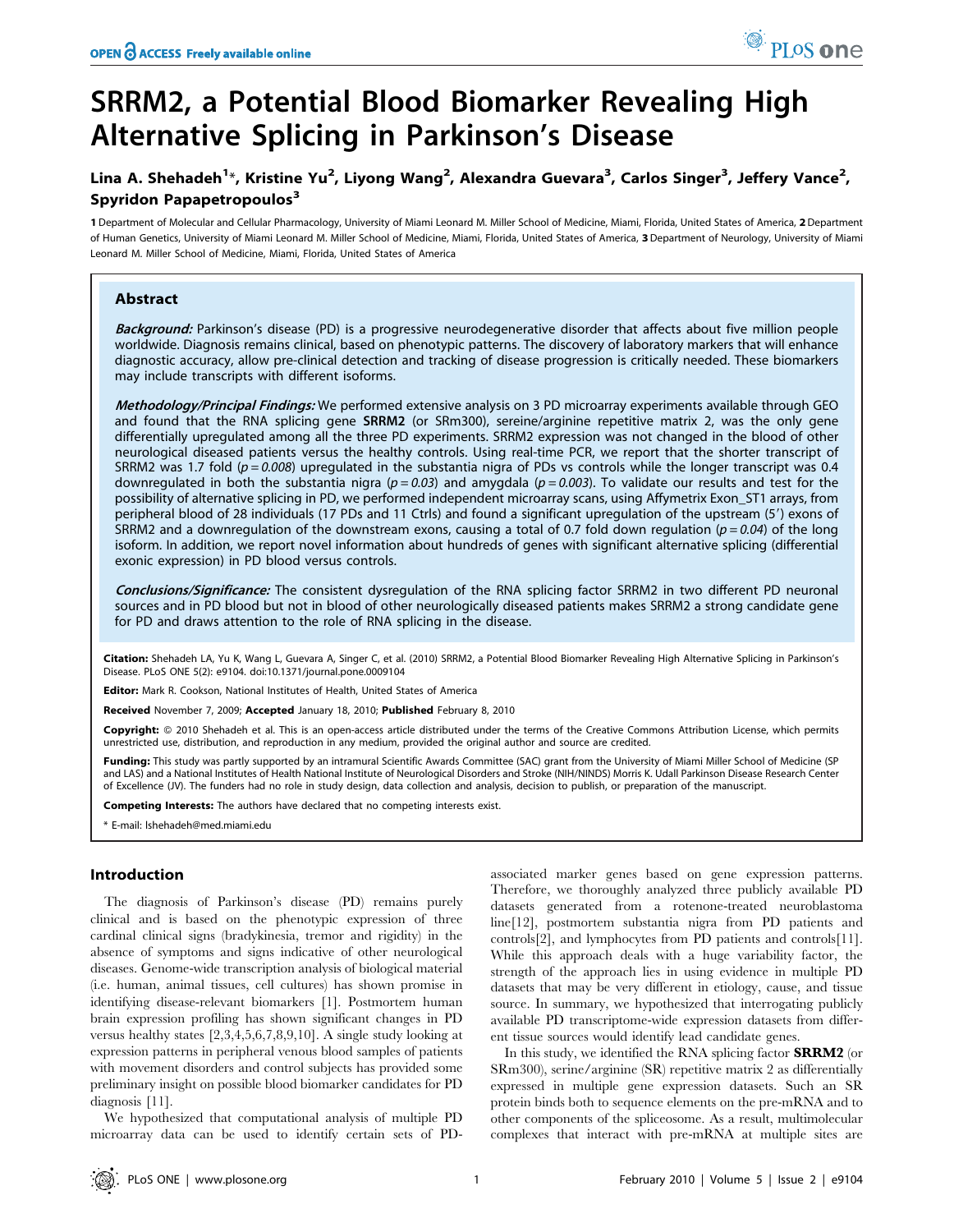formed, allowing the recognition and bringing together of distant sequences in the excision-splicing event[13]. Driven by the biological function of SRRM2, we investigated the possibility of alternative splicing of 1) this candidate gene in two different brain regions from PD patients and controls, and 2) global transcripts in PD blood samples and controls. We found that SRRM2 has differential splicing in PD substantia nigra, amygdala, and leukocytes of sporadic PD patients. In addition to identifying SRRM2 as alternatively spliced and as a potential biomarker for PD, we report here 3 general interesting findings. First, there is an interesting overlap in differential gene expression between the brain (substantia nigra) and blood in PD, which highlights the credibility for using blood to find biomarkers in PD. Second, there are 35 genes (including SRRM2) differentially expressed in PD blood in both our new blood study and the Scherzer blood study[11]. These may all be worth further scrutiny as potential blood biomarkers for PD. Third, there are hundreds of genes (including SRRM2) with differential alternative splicing in PD blood samples relative to controls. Therefore, there is a prevalent phenomenon of alternative splicing in PD that calls for more study and investigation.

#### Results

## SRRM2 Is the Only Differentially Expressed Gene in All 3 PD Expression Datasets

We performed extensive analysis on three different publicly available microarray experiments on PD: (A) Twenty-two chips from the substantia nigra in postmortem brain of PD patients and controls [2], (B) 21 chips on one to four week rotenone-treated neuroblastoma cells [12] (an in vitro model of PD), (C) 105 chips on peripheral blood of PD versus healthy and neurological disease control subjects [11]. There were 174 transcripts corresponding to 160 genes that overlapped in at least 2/3 PD experiments. Representative genes are shown in the heatmap (Figure 1A). The complete list of differentially expressed overlapping genes between any 2 of the 3 PD experiments is presented in Table S1. The RNA splicing gene SRRM2, (serine/arginine repetitive matrix 2) was the only gene differentially upregulated in all three PD experiments (Figure 1B). SRRM2 transcript was 1.77 fold  $(p<0.01)$  upregulated in the substantia nigra of PD patients versus controls. SRRM2 transcript was 1.44 fold  $(p<0.05)$  upregulated in the 4 wk rotenone treated cells versus the controls. SRRM2 transcript was 1.27 fold  $(p<0.05)$  upregulated in peripheral blood of PD patients versus healthy controls and was unchanged in the blood of neurological disease patients versus the healthy controls.

## SRRM2 Isoforms Are Both Differentially Expressed in PD but in Opposite Directions

SRRM2 has one long isoform (16 exons) and 3 short isoforms  $(\sim)11$  exons). See Figure 2A. Using real-time PCR on postmortem substantia nigra (SN) and amygdala from 10 PD patients versus 10 controls, we found that the shorter transcript of SRRM2 was significantly upregulated (FC = 1.7,  $p = 0.008$ ) in the SN (as in the microarrays) but unchanged in the amygdala (AMG) of PD patients. Interestingly, the longer transcript of SRRM2 was significantly 0.4 downregulated in both the SN  $(p = 0.03)$  and Amygdala ( $p = 0.003$ ) of PD patients (Figure 2B).

### Splicing Analysis Confirms Isoform Switching of SRRM2 and Reveals High Alternative Splicing Phenomenon in PD

Using new Exon array profiling on peripheral blood that we collected from 17 PD patients and 11 controls (GSE 18838), we looked for genes with differential splicing. We identified exons that have statistically significant changes in inclusion rates (relative to the gene level) between PDs and controls. Consistent with rt-PCR results, we found that SRRM2 in PD switches from basal transcript levels of SRRM2 to high expression of the short isoform and low expression of the long isoform. Interestingly, there was a strikingly significant elevation of overall gene splicing in PD blood compared to controls as shown by 218 genes (listed in Table S2), each consisting of exons that have differential expression within the same gene between PDs and controls. Figure 3 shows the differential exonic expression of SRRM2 and 3 other genes. These 4 genes are the ones that overlapped between the 218 differentially spliced genes in our new dataset and the 35 genes that we validated from the Scherzer blood microarray [11] (as explained in the next section and shown in Figure 4B). Gene Ontology classification of the 218 genes with significant splicing events grouped 112 of the 218 genes into one molecular significant function, protein binding, with corrected  $p$ -value = 0.004, (listed in Table S3).

#### Comparison with Earlier Blood Expression Study

Our new microarray experiment examining global gene expression in peripheral blood samples from 17 PD patients and 11 controls revealed 58 genes differentially expressed by at least 2.0 fold change  $(p<0.05)$  (listed in Table S4). The top 10 genes (FC of at least 2.5) are shown in Figure 4A. We compared the genes differentially expressed (FC = 1.2  $p < 0.05$ ) in our data to the ones in the Scherzer data [11]. Interestingly, we found an overlap of 35 transcripts shown in Figure 4B, including the downregulated Bcl11B which had previously been validated by real-time PCR [11]. That is out of  $\sim$ 150 transcripts that were differentially expressed in either one of the two PD blood expression studies  $(\sim 40,000$  transcripts queried per chip), 35 genes, including SRRM2, were common to both studies. Note that in our microarray data, not all genes including SRRM2 passed the threshold when we stratified by gender as shown in Supplementary Figure S1. This is most likely due to loss of power as the number of replicates became small after stratification.

#### Discussion

We interrogated multiple datasets from different tissue sources and identified a potential molecular marker SRRM2 (Figure 1B). While SRRM2 was the only gene that stood out as differentially expressed in all 3 PD public datasets, there were other genes that overlapped in 2 out of the 3 PD experiments (Figure 1A and Table S1). Among the intriguing overlaps that emerged from our analysis are the following: SNCA (alpha-synuclein), a PD-associated gene involved in microglial cell activation and synaptic transmission, was significantly downregulated in both the substantia nigra and blood in PD patients versus controls. BCL11B, which was previously shown by microarrays and rt-PCR to be downregulated in PD blood[11] was also downregulated in rotenone-treated neuroblastomas, and so was the creatine neurotransmitter transporter SLC6A8. The transcription factor SOX11 and the endoplasmic reticular protein OLFM1, both involved in nervous system development, as well as CNTN4 (contactin4) involved in axonal guidance and brain development, were all downregulated in both the substantia nigra and rotenone-treated neuroblastomas.

SRRM2 plays an important role in pre-mRNA splicing and has recently been shown to play a role in cell migration [14]. Recent analyses suggest that at least 75% of multi-exon genes in the human genome are subject to alternative splicing [15]. This form of pre-mRNA post-transcriptional modification has the potential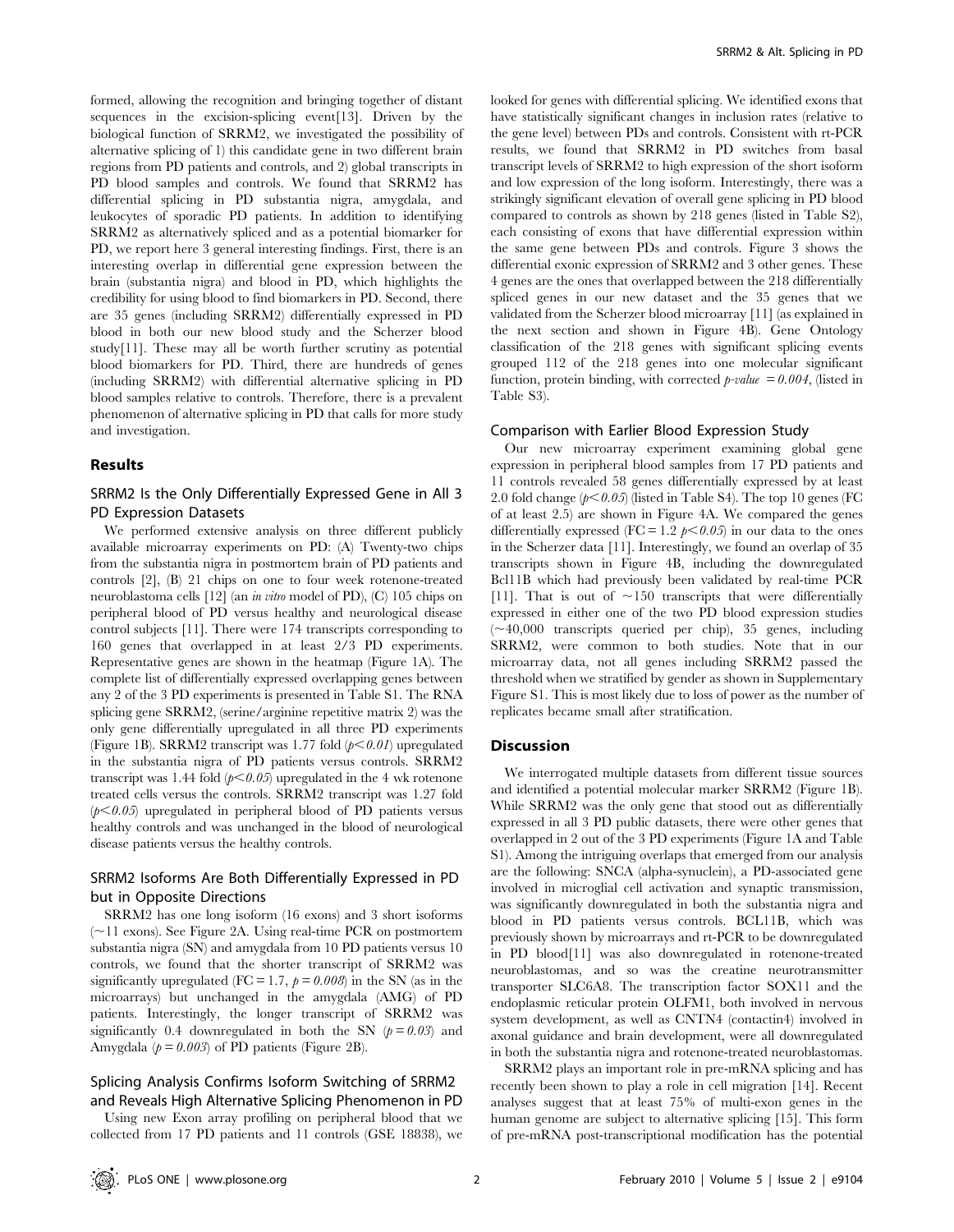

Figure 1. Heat map and venn diagrams of differentially expressed genes overlapping in multiple PD studies. A. Shown are the fold change expression levels of genes differentially expressed in at least 2/3 PD studies: (1) up in both the substantia nigra (SN) and 4-wk rotenonetreated cells (RT), (2) down in substantia nigra and blood, (3) down in 4-wk rotenone-treated cells and blood. Arrows point to selected upregulated (red) and downregulated (blue) genes. B. Differentially expressed genes determined by our analysis of 3 different microarray experiments on PD, each from a different tissue source, were compared to find common downregulated (left) and upregulated (right) transcripts. A 1.2 fold change and  $p<.05$  significance cut-offs were used. No multiple correction was employed. doi:10.1371/journal.pone.0009104.g001

to expand the proteome exponentially, generating a spectrum of activities [16]. Some genes generate tens of thousands of functionally distinct proteins [17]. Splice variants from the same gene can produce proteins with distinct properties and different (even antagonistic) functions [18] [19]. A number of genetic mutations involved in human disease have been mapped to changes in splicing signals or sequences that regulate splicing [20]. In a very relevant context, splice isoform ratios have been proposed to be robust biomarkers for physiological conditions

[21]. Thus, an understanding of changes in splicing patterns is critical to a comprehensive understanding of the biological regulation and underlying mechanism of PD.

To date, all of the global expression studies in PD have looked at a single transcript per gene, although most genes have multiple transcripts generated by alternative splicing. Alternative premRNA splicing may be used as a mechanism of gene regulation[22]. The primary long transcript can be processed in many different ways by alternative usage of exons. Regulatory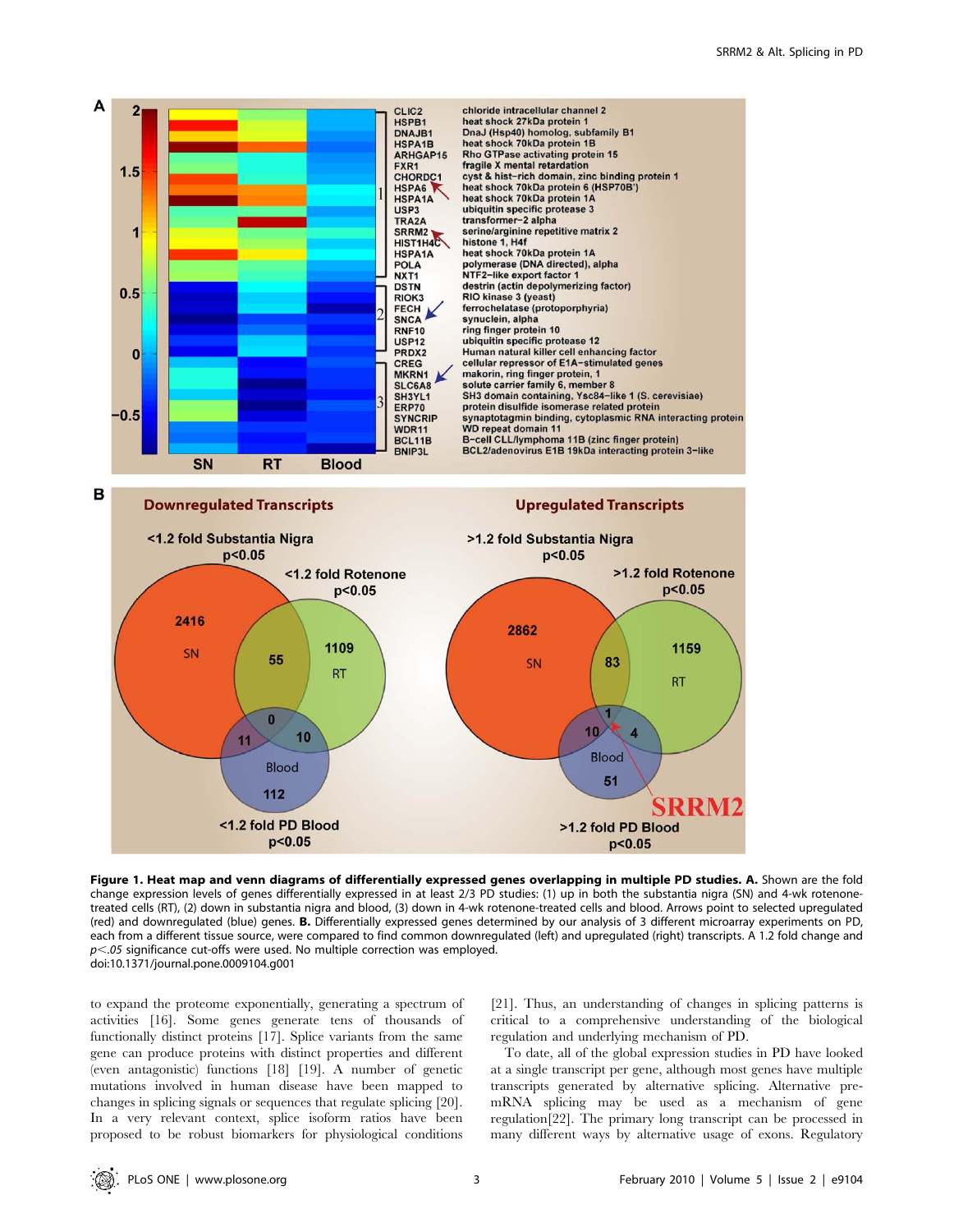



doi:10.1371/journal.pone.0009104.g002



Figure 3. Differential Exonic expression in PD Blood. Splicing Analysis reveals significant differential exonic expression within 218 genes (p,0.05 with Benjamini Hochberg FDR correction). Shown here are SRRM2, ADIPOR1, TKT, and SLC4A1, all four genes were also differentially expressed in the Scherzer blood data ( $p<0.05$  with no multiple correction). Each probeset represents an exon. Note that in SRRM2, the 5' exons are upregulated while the downstream exons are downregulated in PD patients versus controls. doi:10.1371/journal.pone.0009104.g003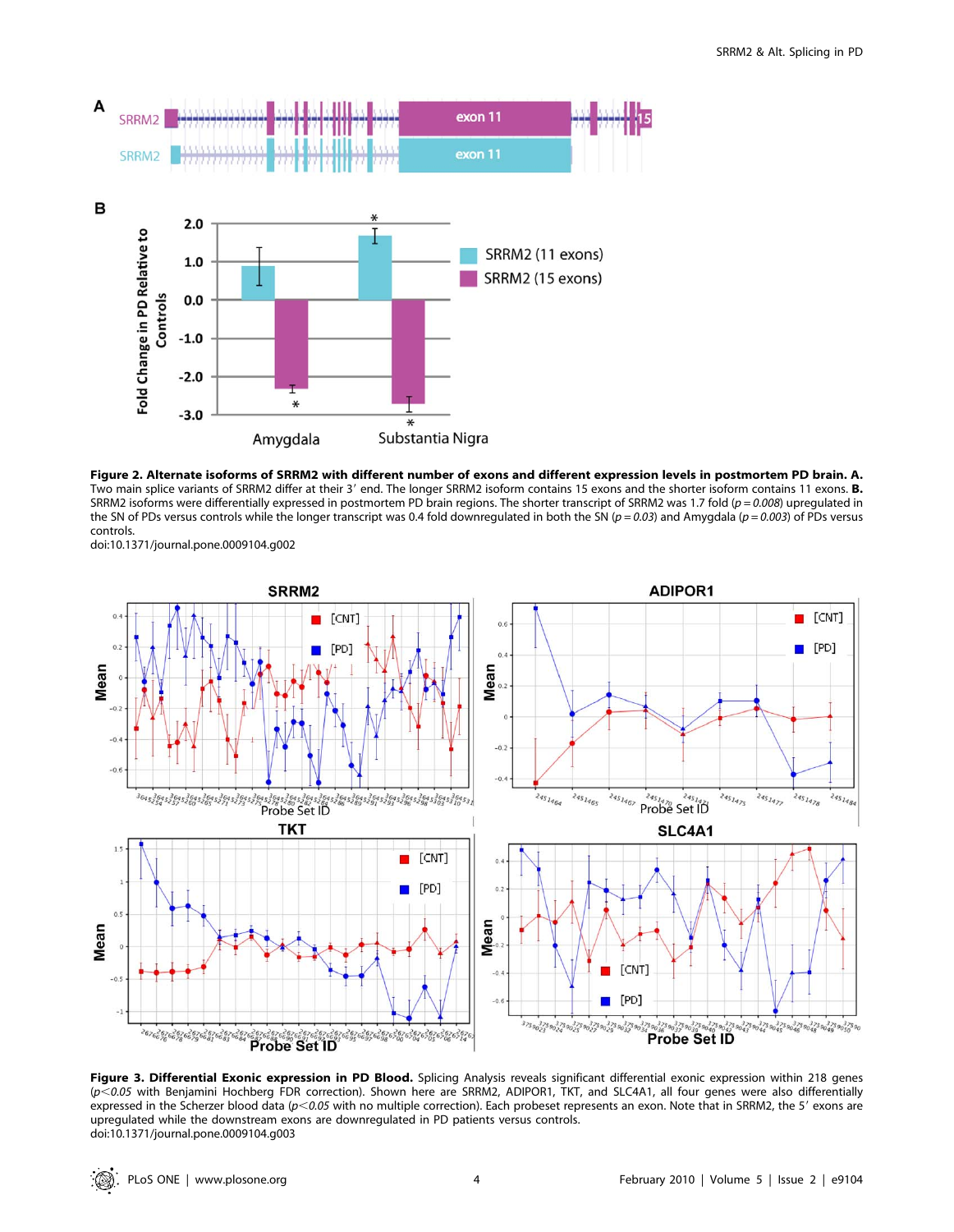

Figure 4. Differential gene expression in 2 PD blood studies. A. Shown are top 10 genes differentially expressed by at least 2.5 fold in PD blood versus controls according to analysis of our new expression arrays  $(p<0.05$  with no multiple correction). **B.** 35 differentially expressed transcripts by at least 1.2 fold overlap between our new PD blood profiling and the Scherzer blood dataset ( $p$ <0.05 with no multiple correction). doi:10.1371/journal.pone.0009104.g004

splicing factors, such as SRRM2, influence the expression of numerous pre-mRNAs, often occurring to coordinate changes in protein isoform expression and function. While many modifications resulting from alternative splicing are subtle, they can affect major signaling properties of the nervous system, such as ion channel features, half-life of proteins and gain or loss in receptor function[23]. Multiple intrinsic and environmental stimuli can affect splicing. In addition, splicing errors are associated with a wide variety of diseases including ALS[24,25], Alzheimer's disease[26,27,28] and PD[28,29,30,31,32,33]. There is currently little information on the prevalence, type, and significance of splicing of genes in PD in the literature.

The RNA splicing factor SRRM2 which we found as differentially expressed in multiple public PD datasets had alternative splice forms in two brain regions, substantia nigra and amygdala, from PD patients (Figure 2). Our global splicing analysis of blood samples from 17 PD patients and 11 healthy controls showed that SRRM2 has differential exonic expression, with the 5' exons over-expressed and the 3' exons down-regulated in PD relative to controls (Figure 3). Interestingly, there were hundreds of

genes with significant changes in exonic expression in PD blood versus controls (S2). Currently, we know only a few of the transacting splice factors that control alternative splicing of synaptic protein pre-mRNAs (reviewed in [34]). Future studies aimed at identifying these factors should reveal new signaling pathways that orchestrate changes in alternative splicing of multiple pre-mRNAs to control neuronal excitability and synaptic efficacy.

The final outcome is that differential expression and alternative splicing of SRRM2 potentially invokes high levels of alternative splicing in the genome of PD patients. While experimental validation is needed to support our conclusion, the phenomena of an isoform-dependent regulation of pre-mRNA splicing already exists[35]. While our splicing analysis was done in blood samples, we anticipate that such high levels of alternative splicing, at the transcriptome level, is also present in the brain of PD patients because that the same pattern of SRRM2 splicing and dysregulation is evident in the substantia nigra and amygdala of PD patients (Figure 2B).

Importantly, the binding of serine arginine proteins such as SRRM2 to their degenerate recognition exonic sequences is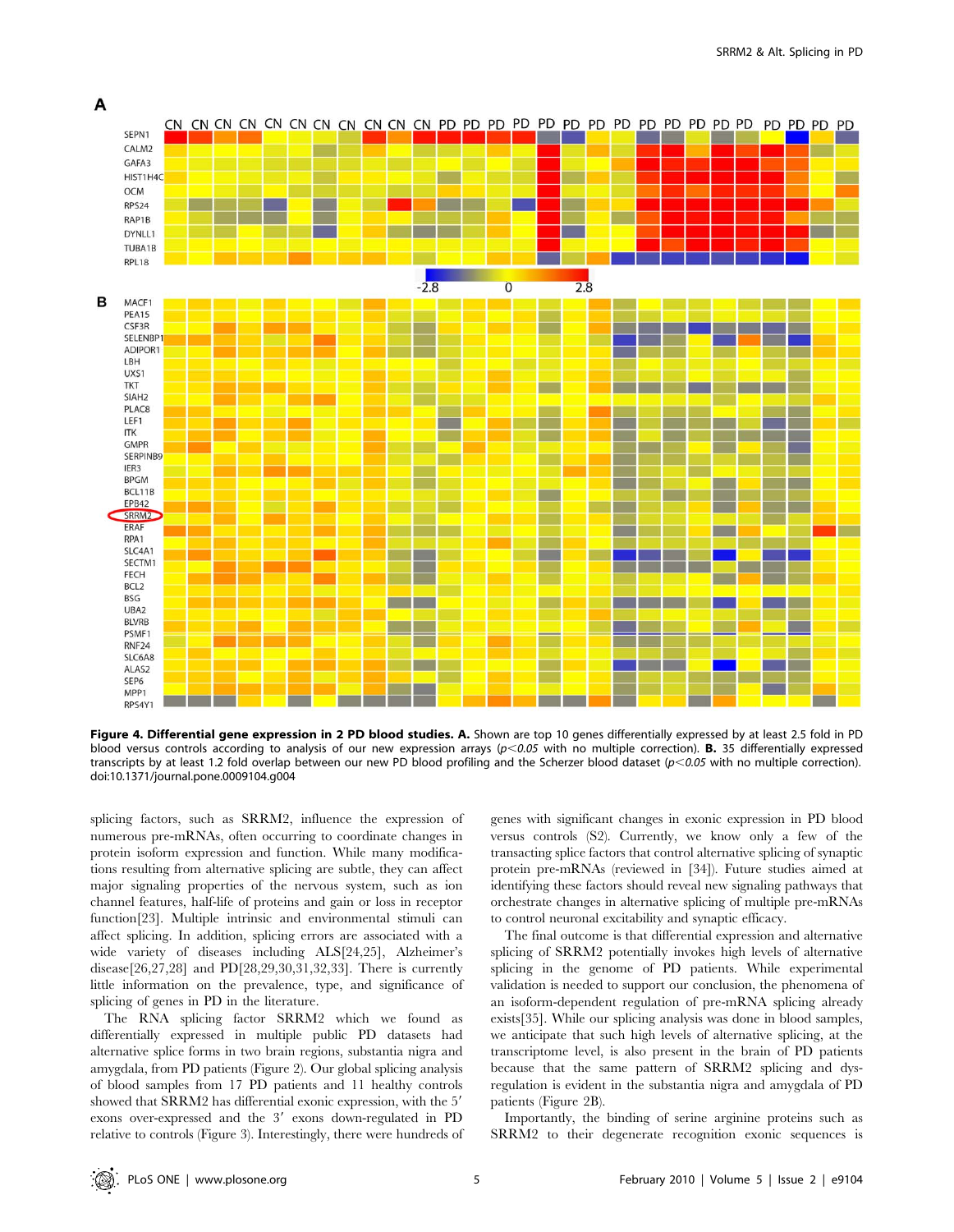intrinsically weak, resulting in a concentration-dependent regulation, for example, certain sequence elements are recognized only at higher SR protein concentration[36]. Therefore, an overexpression of SRRM2 in PD brain and blood may lead to an increased concentration if SRRM2 protein levels enabling slicing events to take place. Further studies will be needed to understand how SRRM2 itself is alternatively spliced and dynamically expressed in PD and to determine whether splicing is prevalent in the substantia nigra of PD patients and how it may play a role in the development of PD.

## Methods

#### Analysis of 3 Previous PD Microarray Datasets

We performed extensive analysis on three different publicly available microarray experiments on PD: (A) Twenty-two chips from the substantia nigra in postmortem brain of PD patients and controls [2] (GEO Accession: GSE7621), (B) 21 chips on one to four week rotenone-treated neuroblastoma cells [12], an in vitro model of PD (GEO Accession: GSE4773), (C) 105 chips on peripheral blood of PD versus healthy and neurological disease (non-PD) control subjects[11] (GEO Accession: GSE6613). All 151 raw expression files were normalized using GC-RMA processor. All normalized expression data was analyzed using GeneSpring software. Following normalization one-way analysis of variance was performed for each gene to identify statistically significant gene expression changes. Two criteria were used to determine whether a gene was differentially expressed: fold change of  $\pm 1.2$  and p value  $\leq 0.05$  using a two-tailed distribution. No correction for multiple comparisons was done. While a value of 1.2 is considered a low cut-off for fold change in microarrays, it is an accepted cut-off which with statistical significance, is likely to be validated by real-time PCR[37]. Lists of differentially expressed genes from different experiments were compared within Gene-Spring and displayed as Venn diagrams to show overlapping and non-overlapping genes (Figure 1). The complete list of overlapping genes is shown in Table S1.

## Real-Time PCR of SRRM2 Isoforms in Postmortem SN and AMG

Tissue samples from 10 sporadic PD patients and 10controls (5 male, 5 female, mean age 84.25-SD 6.4) were examined. Demographics and clinical details for PD patients are provided in Table S5. All controls had normal brain pathology with no evidence or history of neurodegenerative processes. Total RNA was extracted from 100 mg of brain tissue (provided by the University of Miami Brain Bank) using TRIzol Reagent (Invitrogen, Carlsbad, CA). For each extraction RNA concentration and integrity was determined by an Agilent Nanodrop Spectrophotometer and Agilent BioAnalyzer respectively, and cDNA was synthesized using high capacity cDNA kit (Applied Biosystems, Foster City, CA). SRRM2 expression level was measured in each sample by real-time PCR using the ABI 7900HT thermocycler. SRRM2 expression levels were normalized to those of the internal reference 18S rRNA (Hs99999901\_s1). All samples were run in duplicates. cDNA was amplified using TaqMan Universal PCR master mix reagent (Applied Biosystems, Foster City, CA) at the following conditions: 10 minutes at  $25^{\circ}$ C, 120 minutes at  $37^{\circ}$ C, and 5 seconds at  $85^{\circ}$ C. The two target SRRM2 cDNAs were amplified using TaqMan assay ( $\sim$ 120 bp sequence) Hs00909897\_m1, interrogating exon 2– 3 boundary, and Hs00249492\_m1, interrogating exons 12–13 boundary. Data was analyzed using software RQ manager 1.2 from Applied Biosystems, CA.

#### Subject Recruitment

Human subjects were recruited at the outpatients department of the Movement Disorders Division of the Department of Neurology, University of Miami, Miller School of Medicine. The Institutional Review Board of The University of Miami approved this study. Written informed consent was obtained from all study participants. Whole blood samples were collected under approved ethical committee protocols from the Movement Disorders Division of the Department of Neurology, University of Miami, Miller School of Medicine. All patients were diagnosed by at least 2 board-certified and fellowship-trained movement disorders neurologists according to the UK Society Brain Bank Criteria for the diagnosis of PD [38]. Control subjects were spouses or caregivers of patients who had no personal or family history of neurodegenerative diseases. Exclusion criteria for all study subjects were age under 21 years, hematologic malignancies or coagulopathies, known severe anemia (hematocrit  $>30$ ), and known pregnancy. Clinical data of subjects is summarized in Table S6.

#### RNA Isolation for Exon Arrays

RNA isolation was performed using the Preanalytix Paxgene blood RNA kit, and small RNAs were extracted using a modified RNEasy protocol. Paxgene blood RNA tubes were centrifuged to form a pellet. Then an enzymatic digestion step followed by a filtration step was used to remove gDNA and cell debris. Ethanol was added to the lysate and passed through a silica membrane. The flow through from this step was collected for use in the small RNA extraction. After a series of washes and a DNase step, RNA was eluted in  $60 \mu L$  of RNase/DNase free water. Then 1.4x volumes of ethanol was added to the collected flow through and passed through an RNeasy silica gel membrane. Small RNAs were eluted in 40 µL of RNAse/DNase free water. RNA was analyzed and quantified by digital electrophoresis (Agilnet Bioanalyzer, Agilent Technologies) and UV spectrophotometry (Nanodrop 1000, Thermo Scientific). 28 (17 PDs and 11 controls) samples passed the quality control (RIN>5) and concentration requirement for the Exon microarrays, while 21 samples (13 PDs and 8 controls) passed those requirements for the miRNA TLDA cards. All the RNA samples used in our expression study had RIN values between 7 and 9.

## Exon Arrays: Global Transcription Analysis and Splicing Analysis

1 microgram of RNA (excluding small RNAs) from each of the 28 subjects (17 PDs and 11 controls) was labeled for hybridization to Affymetrix Human Exon Arrays covering known cDNAs, ESTs, and predicted gene structure sequences, using standard Affymetrix protocols. Briefly, labeled samples were added to arrays, and arrays were hybridized for 17 hours at  $45^{\circ}$ C. The arrays were stained and washed according to Affymetrix Fluidics Station 450 protocol (FS450\_0001). Hybridization was documented using a GeneChip Scanner 3000 7G and validated with Affymetrix Microarray Suite version 5.0 (MAS 5.0) software. Pearson correlation coefficients demonstrated high reproducibility. Two samples (CT#3, PD#19) were acting as outliers and were therefore excluded from the analysis. Subsequent statistical analysis was performed using GeneSpring GX 10 software (Silicon Genetics, Redwood City, CA). Normalized expression values were calculated by the GC-Robust Multi-array Average (GC-RMA) method. The resultant signal information was analyzed using oneway analysis of variance (ANOVA)  $(p<0.05)$ , assuming normality and equal variances. No correction for multiple comparisons was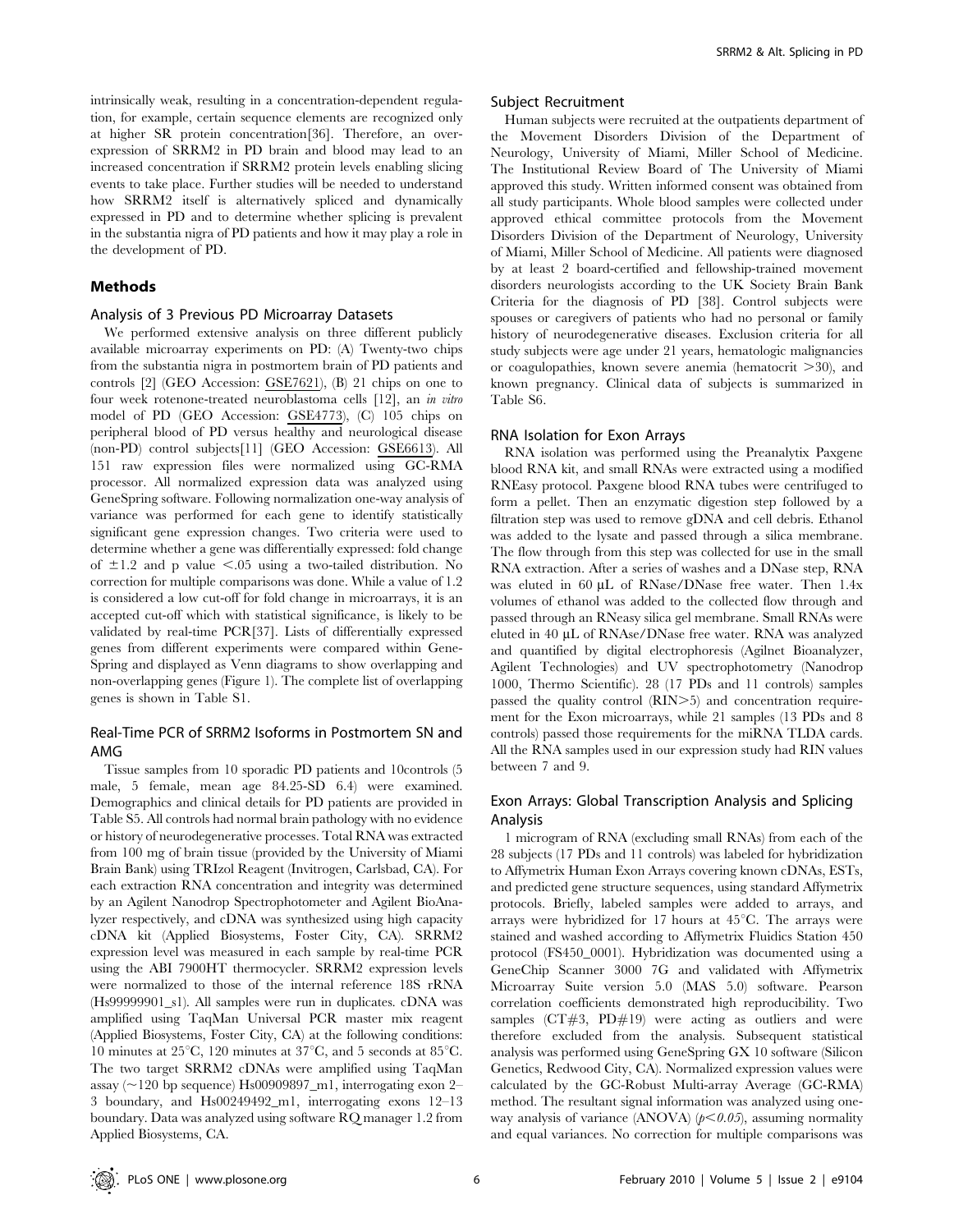done. GeneSpring's cross gene error model, which determines the likelihood of observing a specific fold change to the likelihood of observing a fold change of 1, was active during this test. Hierarchical clustering analysis was performed using the Gene-Spring 10 software (Silicon Genetics, Inc., Redwood city, CA, USA) to generate dendrograms representing each functional category of genes based on their expression profiles. Heat maps were generated by dividing each measurement by the 50.0th percentile of all measurements in that sample, then setting the average value of expression level for each gene across the samples to 1.0, and plotting the resulting normalized signal value for each sample (values below 0.01 were set to 0.01). The list and the order of various genes in which they appear in the heatmaps can be viewed in tabular form.

For splicing analysis, core transcripts were normalized via RMA16 and filtered for detection above background level  $(p<0.00025)$ . Splicing ANOVA was then performed with a  $p<0.05$  and a Benjamini Hochberg FDR correction. The resulting transcripts were further filtered by a splicing index of 0.87 to yield a total of 218 transcripts with exons with statistically significant changes in inclusion rates (relative to the gene level) between PDs and controls. The output of 218 alternatively spliced transcripts were subjected to Gene Ontology (GO) analysis within Gene-Spring X to find any significant over-representation of molecular category. A statistical test assigns a p-value to each category. All data is MIAME compliant and all raw.CEL files from the 28 exon arrays are deposited in NCBI's GEO database (GSE 18838), a MIAMI compliant database.

For confirmation of gender in our cohort, we looked at the expression levels of 18 Y-linked genes and confirmed that they were highly expressed in the male subjects. (See Supplementary Figure S2).

#### Supporting Information

Figure S1 Stratifying microarray data by gender. Venn diagrams show genes differentially expressed ( $p$ <.05) by 1.2 fold (A) or 2.0 fold (B) in females only, males only, or both females and males. No multiple correction was done.

Found at: doi:10.1371/journal.pone.0009104.s001 (6.06 MB TIF)

Figure S2 Confirmation of gender of microarray cohort by expression of 18 Y-linked genes. Box plot shows average expression levels of 18 Y-linked genes in each chip. Males show high expression of Y chromosome genes. The 18 genes used are RPS4Y1,ZFY, PCDH11Y, TBL1Y, PRKY, TTTY12, USP9Y, TMSB4Y, NLGN4Y, RPS4Y2, RBMY1F, PRY, AMELY, TTTY11, TTTY14, TTTY10, TTTY13, TTTY5.

Found at: doi:10.1371/journal.pone.0009104.s002 (5.50 MB TIF)

Table S1 Differentially expressed genes overlapping among 3 PD microarray datasets. Listed are genes differentially expressed by 1.2 fold (p<.05 with no multiple correction) in any 2 of the 3  $\,$ PD public datasets analyzed.

Found at: doi:10.1371/journal.pone.0009104.s003 (0.04 MB XLS)

#### References

- 1. Papapetropoulos S, McCorquodale D (2007) Gene Expression Profiling in Parkinson's disease: Discovery of valid biomarkers, molecular targets and biochemical pathways. Future Neurol 2: 29–38.
- 2. Papapetropoulos S, Ffrench-Mullen J, McCorquodale D, Qin Y, Pablo J, et al. (2006) Multiregional gene expression profiling identifies MRPS6 as a possible candidate gene for Parkinson's disease. Gene Expr 13: 205–215.
- 3. Schadt EE, Lamb J, Yang X, Zhu J, Edwards S, et al. (2005) An integrative genomics approach to infer causal associations between gene expression and disease. Nat Genet 37: 710–717.

Table S2 Transcripts with differential exonic expression in PD blood. Affymetrix Exon\_ST1 arrays showed 218 transcripts with significant change  $(p<0.05$  with Benjamini Hochberg FDR correction) in exonic expression in 17 PD blood samples versus 11 healthy controls.

Found at: doi:10.1371/journal.pone.0009104.s004 (0.24 MB DOC)

Table S3 Transcripts with significant exonic expression in PD blood show over- representation of Protein Binding Gene Ontology (GO) function. 112/218 transcripts with significant change in exonic expression in 17 PD blood samples versus healthy 11 controls belong to the GO Biological Function Protein Binding.

Found at: doi:10.1371/journal.pone.0009104.s005 (0.12 MB DOC)

Table S4 Genes differentially regulated by at least 2.0 fold in PD blood. 58 genes were differerntially expressed ( $FC \ge 2.0$ ; p $\le .05$ ) with no multiple correction) in the blood of 17 PDs versus 11 controls.

Found at: doi:10.1371/journal.pone.0009104.s006 (0.03 MB XLS)

Table S5 Characteristics of our PD cohort included in our Real-Time PCR analysis.  $M = Male$ ,  $F = Female$ ,  $A-R = Akinetic-$ Rigid dominant PD, Tremor = Tremor dominant PD,  $HY =$ Hoehn and Yahr Parkinson's disease stage, PMI = post-mortem interval.

Found at: doi:10.1371/journal.pone.0009104.s007 (0.05 MB DOC)

Table S6 Characteristics of our PD and control cohort included in our Affymetrix Exon Arrays and TaqMan Low Density Arrays. Control and PD subjects were recruited for our study. The best quality blood RNA used on the arrays came from 17 PDs and 11 controls.

Found at: doi:10.1371/journal.pone.0009104.s008 (0.03 MB XLS)

### Acknowledgments

Dr. Papapetropoulos is an employee of Biogen IDEC Inc (Cambridge, MA). We would like to thank Drs. Eden Martin and William (Bill) Scott for critical review of the manuscript, Dr. Lubov Nathanson for running the microarrays at the Microarray and Gene Expression Core at the Miami Institute for Human Genomics, and Dr. Nicholas Tsinoremas from the Center for Computational Sciences at University of Miami for providing GeneSpring X Software used for analysis of microarray data.

#### Author Contributions

Conceived and designed the experiments: LAS KY LW SP. Performed the experiments: LAS KY AG CS SP. Analyzed the data: LAS SP. Contributed reagents/materials/analysis tools: LAS JV SP. Wrote the paper: LAS KY SP.

- 4. Grunblatt E, Mandel S, Jacob-Hirsch J, Zeligson S, Amariglo N, et al. (2004) Gene expression profiling of parkinsonian substantia nigra pars compacta; alterations in ubiquitin-proteasome, heat shock protein, iron and oxidative stress regulated proteins, cell adhesion/cellular matrix and vesicle trafficking genes. J Neural Transm 111: 1543–1573.
- 5. Hauser MA, Li YJ, Xu H, Noureddine MA, Shao YS, et al. (2005) Expression profiling of substantia nigra in Parkinson disease, progressive supranuclear palsy, and frontotemporal dementia with parkinsonism. Arch Neurol 62: 917–921.